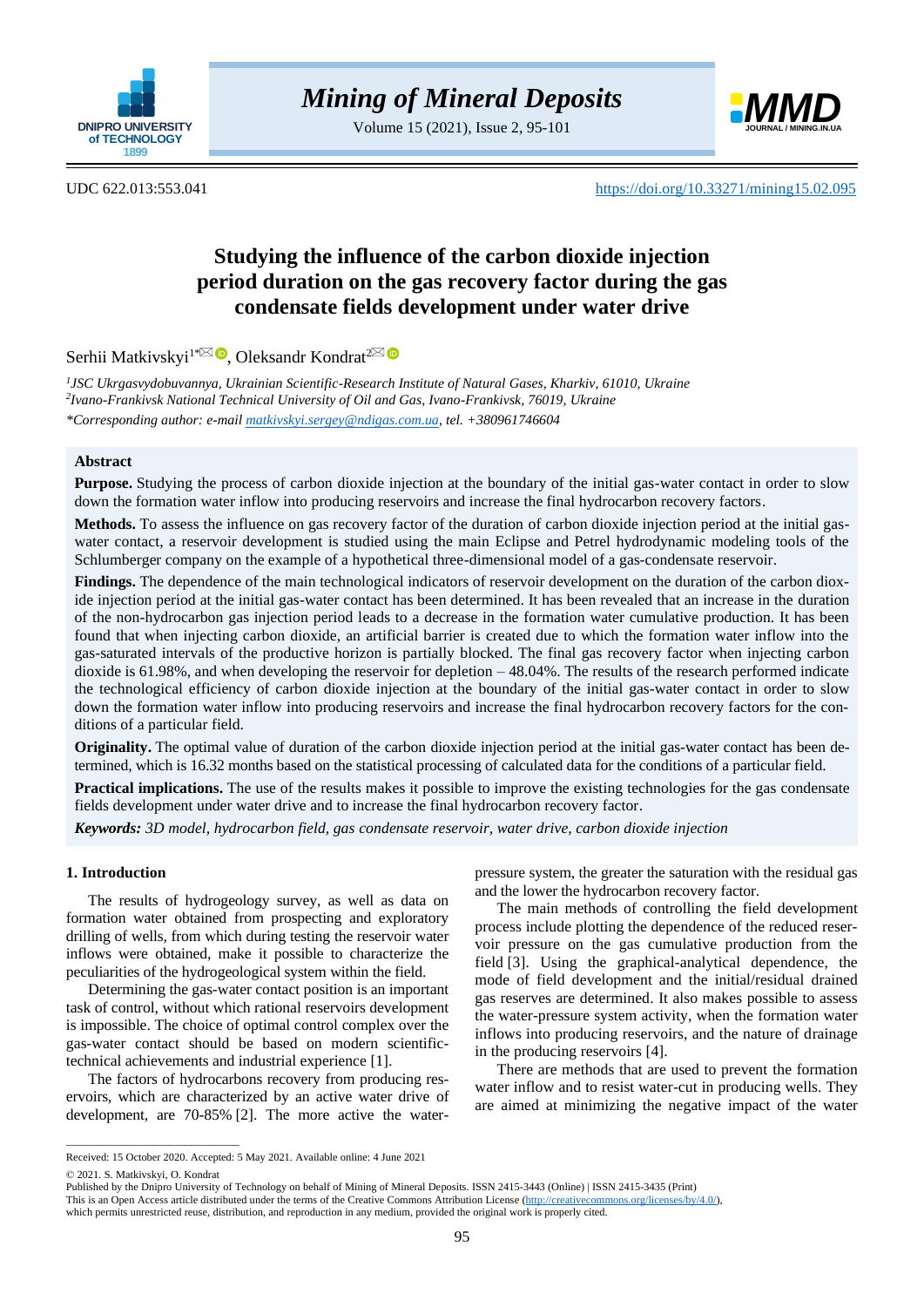drive on the development process and increase in the final hydrocarbon recovery factor.

As a results of multi-year research, three main methods for increasing the gas production from water-cut gascondensate fields have been proposed.

One of these methods is the production of residual trapped gas by continuing the water-cut wells operation with the next extraction of gas from the gas-liquid mixture [\[5\]](#page-5-2)[-\[8\].](#page-5-3) This method has significant disadvantages. The main disadvantage is related to the utilization of large volumes of produced formation water in comparison with the produced trapped gas volumes.

The second method is the joint gas and water extraction. According to this method, gas is extracted from wells, which, in terms of hypsometry, are higher and are operated from the gas part of the reservoir. Water is produced from wells located at the boundary of the gas-water contact [\[9\],](#page-5-4) [\[10\].](#page-5-5) This method is effective for gas fields with an inactive and active water-pressure system.

According to the third method, gas is extracted at a significantly higher rate compared to the rate of water inflow. The purpose of this technology is that in a short period of time, it is necessary to recover as much gas as possible before the formation water breakthrough and water-cut of producing reservoirs and producing wells [\[11\]-](#page-5-6)[\[14\].](#page-5-7)

Based on the research [\[15\],](#page-5-8) it has been revealed that an increase in the rate of gas extraction does not always lead to an increase in the hydrocarbon recovery factor and depends on the reservoir porosity and permeability, as well as on the zonal heterogeneity of producing reservoirs.

Currently, a significant number of theoretical and experimental studies have been performed related to the hydrocarbon fields development under water drive regime. Based on the results of domestic and foreign studies, the mechanism of behaviour of the gas trapped by water in a porous medium has been revealed. On the basis of fundamental research results, a large number of methods and technologies have been developed, however, the vast majority of them are characterized by significant disadvantages and are ineffective. Therefore, there is a need for improvement of existing and development of new technologies that provide maximum hydrocarbon recovery factors at the lowest cost.

Today, the tendency of increasing the hydrocarbon production from gas and gas condensate fields by injecting nonhydrocarbon gases (nitrogen, carbon dioxide, flue and eshaust gases, mixtures of various gases) remains promising [\[16\]](#page-5-9)[-\[20\].](#page-5-10)

One of the successful technologies in the field of secondary gas extraction is the technology of injecting the carbon dioxide into the producing reservoir. Theoretical and experimental research on the process of carbon dioxide injection with the aim of displacing the residual gas and increasing the hydrocarbon recovery factor confirm its effectiveness [\[21\]](#page-5-11)[-\[23\].](#page-5-12)

Based on the previous research results, it has been determined that due to the carbon dioxide injection, it is possible to additionally recover a significantly larger volume of gas compared to the options of the field development for depletion and to provide significantly higher final gas recovery factors [\[24\]](#page-5-13)[-\[26\].](#page-5-14)

Numerous studies have confirmed that carbon dioxide dissolves well in water with increasing pressure, but sharply decreases with increasing temperature and salinity of water. Given the above, it can be argued that carbon dioxide will expand and partially dissolve in water, while slowing down the formation water inflow into producing reservoirs [\[27\].](#page-5-15)

According to the experimental research [\[28\],](#page-5-16) it has been determined that in most cases, to ensure a more complete coverage of the gas-saturated zone of the reservoir, it would be desirable to completely prevent the formation water inflow into producing reservoir. However, a practical solution to this problem has not yet been found.

Theoretical and experimental research on the process of injecting non-hydrocarbon gases with the aim to displace residual gas and increasing the hydrocarbon recovery factor confirm its effectiveness. However, the problem of choosing the injection agent that will provide the greatest effect has not yet been studied.

The research purpose is to study the influence on the natural gas recovery factor of the period duration of carbon dioxide injection into a producing reservoir using numerical modeling.

To achieve this purpose, the following objectives are set:

1. Study the influence of varying durations of the carbon dioxide injection period at the boundary of the initial gaswater contact on the main technological indicators of the producing reservoir development.

2. Determine the optimal duration of the carbon dioxide injection period at the boundary of the initial gas-water contact for the conditions of a particular reservoir.

3. Substantiate the efficiency of the technology for injecting the carbon dioxide into a producing reservoir for its injection period optimal duration.

## **2. Research methods**

Research is performed using the main Eclipse and Petrel hydrodynamic modeling tools of the Schlumberger company (USA) on the example of a hypothetical homogeneous threedimensional model of a gas condensate reservoir.

A producing reservoir is represented by a circular-shaped model. The gas-bearing area of the formation is 17.63·10<sup>6</sup> m<sup>2</sup> , reservoir thickness – 15.4 m, coefficient of porosity  $-0.18$ , initial gas saturation coefficient  $-0.8$ , reservoir absolute permeability coefficient  $- 8.65 \cdot 10^{-3}$  mcm, average depth of producing reservoir– 3300 m, initial reservoir pressure – 35 MPa, reservoir temperature – 358 К. Gas reserves amount to 800.97 mln m<sup>3</sup>.

A conceptual digital 3D model of a gas condensate reservoir is shown in Figure 1.



*Figure 1. Conceptual digital 3D model of a gas condensate reservoir*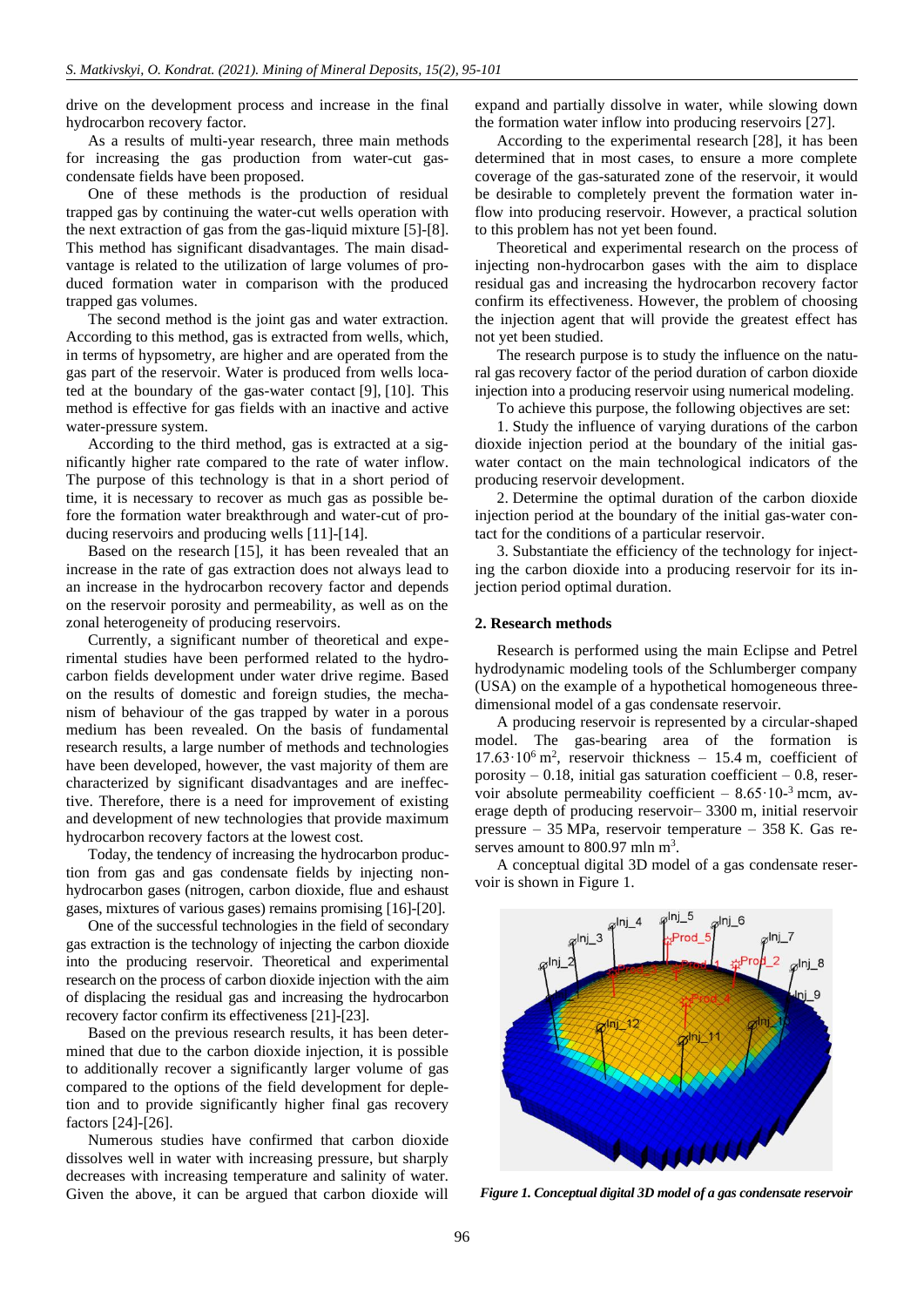A producing reservoir is being developed for depletion using 5 producing wells. The gas flow rate of the producing well is 50 thous.  $m^3$ /day. Along the perimeter of initial gaswater contact, 12 injection wells are placed. Carbon dioxide is injected at a rate of 50 thous.  $m^3$ /day in a single well. The research is conducted for various values of the period duration of carbon dioxide injection into the producing reservoir (12, 14, 16, 18, 21, 24 months). Upon reaching the predetermined duration of the carbon dioxide injection period, the injection is stopped, and further operation of the producing wells continues until the injection agent breaks into the producing wells.

In order to take into account the physical processes that occur during gas filtration in the reservoir during the carbon dioxide injection under water drive, a compositional model for a gas condensate reservoir has been created and used [\[29\],](#page-5-17) [\[30\].](#page-5-18)

In the course of research, for the option with the nonhydrocarbon gas injection into the producing reservoirs, the moment of carbon dioxide breakthrough into each of the producing wells is recorded. In this case, the producing wells are stopped at the moment of carbon dioxide breakthrough. To assess the value of the effect obtained from the studied technology introduction in the case of development for depletion, the producing wells are stopped at the same moment as it is during the development of reservoir with the carbon dioxide injection.

The different duration of period of the carbon dioxide injection into the producing reservoir specifies the different duration of the period of producing wells operation until the moment of its breakthrough. Given the above, for each option of a reservoir development with carbon dioxide injection, an option of development for depletion is calculated in accordance with the duration of the producing wells operation period.

Based on the research performed, the main technological indicators of a producing reservoir development at the moment of carbon dioxide breakthrough into one of the producing wells are calculated according to the amount of formation water produced at the moment of its breakthrough. The research results are processed in the form of dependency diagrams of the studied parameters at the moment of carbon dioxide breakthrough into producing wells on its injection period duration.

## **3. Results and discussion**

When analyzing the calculation data, it has been determined that the carbon dioxide injection into the reservoir leads to a decrease in the volume of formation water production compared to the development of a producing reservoir for depletion. The dynamics of hydrocarbon cumulative production during the reservoir development for depletion and with a carbon dioxide injection period of 14 months is shown in Figure 2.

The results of modeling the process of producing reservoir development indicate that the carbon dioxide injection at the boundary of the initial gas-water contact ensures the maintenance of reservoir pressure at the high level in comparison with the reservoirs development for depletion.

The dynamics of reservoir pressure during the reservoir development for depletion and during the carbon dioxide injection for 14 and 24 months is shown in Figure 3.

When analyzing the calculation data, it is necessary to pay attention to the type of dependences of the reservoir pressure dynamics over time.



*Figure 2. Dynamics of hydrocarbon cumulative production during the reservoir development for depletion and with a carbon dioxide injection period of 14 months*



*Figure 3. Dynamics of reservoir pressure during the reservoir development for depletion and during the carbon dioxide injection for 14 months (а) and 24 months (b)*

Such nature of the change in reservoir pressure over time is conditioned by shutting-in of producing wells caused by the breakthrough of carbon dioxide, or flooding. Also, the activity of water-pressure system has a significant influence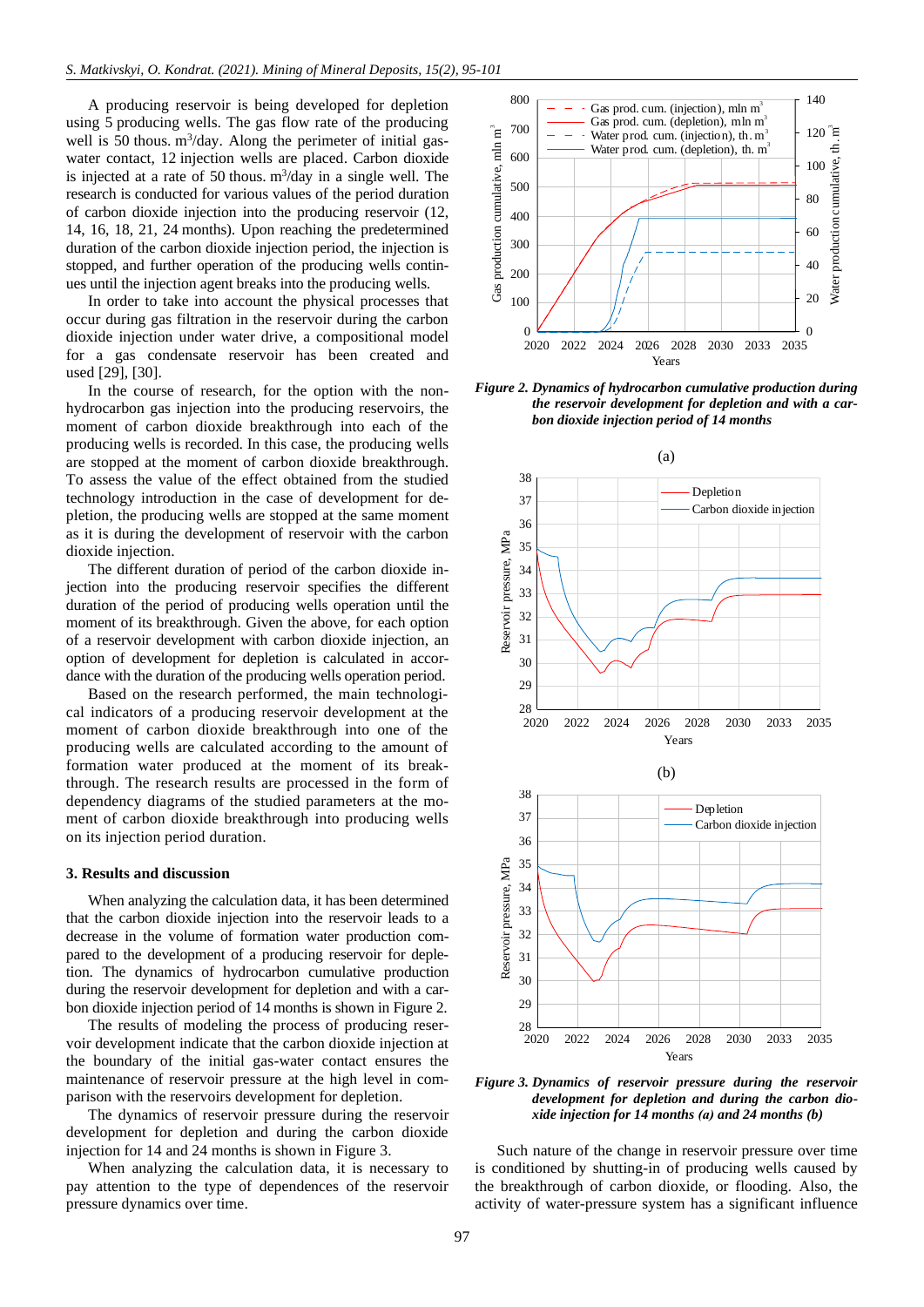on the nature of the reservoir pressure change. Due to the formation water inflow into producing reservoirs, there is a partial compensation of natural gas offtake.

Based on the calculations, it has been determined that an increase in the duration of the dioxide injection period leads to a decrease in the duration of the reservoir additional development. For an injection period duration of 12 months, the carbon dioxide breakthrough into the first producing well occurs after 45 months of producing reservoir development, and for an injection period duration of 24 months, the breakthrough time is reduced to 37 months.

Thus, an increase in the injection period duration leads to a decrease in the hydrocarbon cumulative production due to the rapid carbon dioxide breakthrough into the producing wells. The longer the injection period duration, the faster carbon dioxide breaks through into the producing wells and the faster they shut down.

The dynamics of gas cumulative production depending on the duration of the carbon dioxide injection period is shown in Figure 4.



*Figure 4. Dynamics of gas cumulative production depending on the duration of the carbon dioxide injection period*

When analyzing the effectiveness of introducing the technology for carbon dioxide injection, it should be noted the cumulative production of formation water at the moment of carbon dioxide breakthrough into the producing wells and during the reservoir development for depletion.

With the carbon dioxide injection at the boundary of the initial gas-water contact for 12 months, the cumulative production of formation water at the moment of the carbon dioxide breakthrough into the producing wells is 19.838 thous.  $m<sup>3</sup>$ of water. While during the development of a producing reservoir for depletion under these conditions, water production is  $303.796$  thous. m<sup>3</sup>. An increase in the duration of the non-hydrocarbon gas injection period up to 24 months leads to a decrease in the cumulative production of formation water to  $0.037$  thous.  $m<sup>3</sup>$  in the option with injection and to  $0.08$  thous.  $m<sup>3</sup>$  in the development of a producing reservoir for depletion.

Based on the research results, the dependence of the main technological indicators of producing reservoir development on the duration of the carbon dioxide injection period has been determined. The results of modeling the producing reservoir development process evidence that an increase in the duration of the carbon dioxide injection period leads to a decrease in the cumulative production of hydrocarbons and a sharp decrease in the production of formation water.

The dynamics of water cumulative production depending on the duration of the carbon dioxide injection period is shown in Figure 5.



*Figure 5. Dynamics of water cumulative production depending on the duration of the carbon dioxide injection period*

The results obtained indicate the effectiveness of the technology for injecting carbon dioxide at the initial gaswater contact in order to slow down the formation water inflow into producing reservoirs.

The water cumulative production depending on the duration of the carbon dioxide injection period is: 12 months – 131.89 thous.  $m^3$ ; 14 months  $- 47.95$  thous.  $m^3$ ; 16 months  $-$ 17.81 thous.  $m^3$ ; 18 months - 7.44 thous.  $m^3$ ; 21 months -2.55 thous.  $m^3$ ; 24 months – 0.032 thous.  $m^3$ .

Given that the densities of carbon dioxide and water differ significantly, the process of its injection at the gas-water contact boundary partially prevents the formation water inflow into producing reservoirs by creating an artificial barrier between water and natural gas. This barrier partially blocks the selective inflow of formation water and thereby ensures stable waterless operation of producing wells.

When analyzing the state of producing reservoir watercut at the moment of carbon dioxide breakthrough into the producing wells with an injection period of 14 months and during development for depletion, it has been determined that in the case with carbon dioxide injection at the moment of its breakthrough into the producing wells, the current gas-water contact is significantly lower in the producing reservoir structure in comparison with the development for depletion.

The change in the gas-water contact position during the producing reservoir development is shown in Figure 6.

Based on the calculation data, the dependence of the gas recovery factor on the duration of the carbon dioxide injection period at the moment of its breakthrough into the producing wells has been determined. According to the analysis, an increase in the injection period duration from 12 to 24 months significantly influences on the gas recovery factor and amounts to:  $12$  months  $- 42.54\%$ ;  $14$  months  $- 39.44\%$ ; 16 months – 37.63%; 18 months – 36.61%; 21 months – 35.64%; 24 months – 34.96%.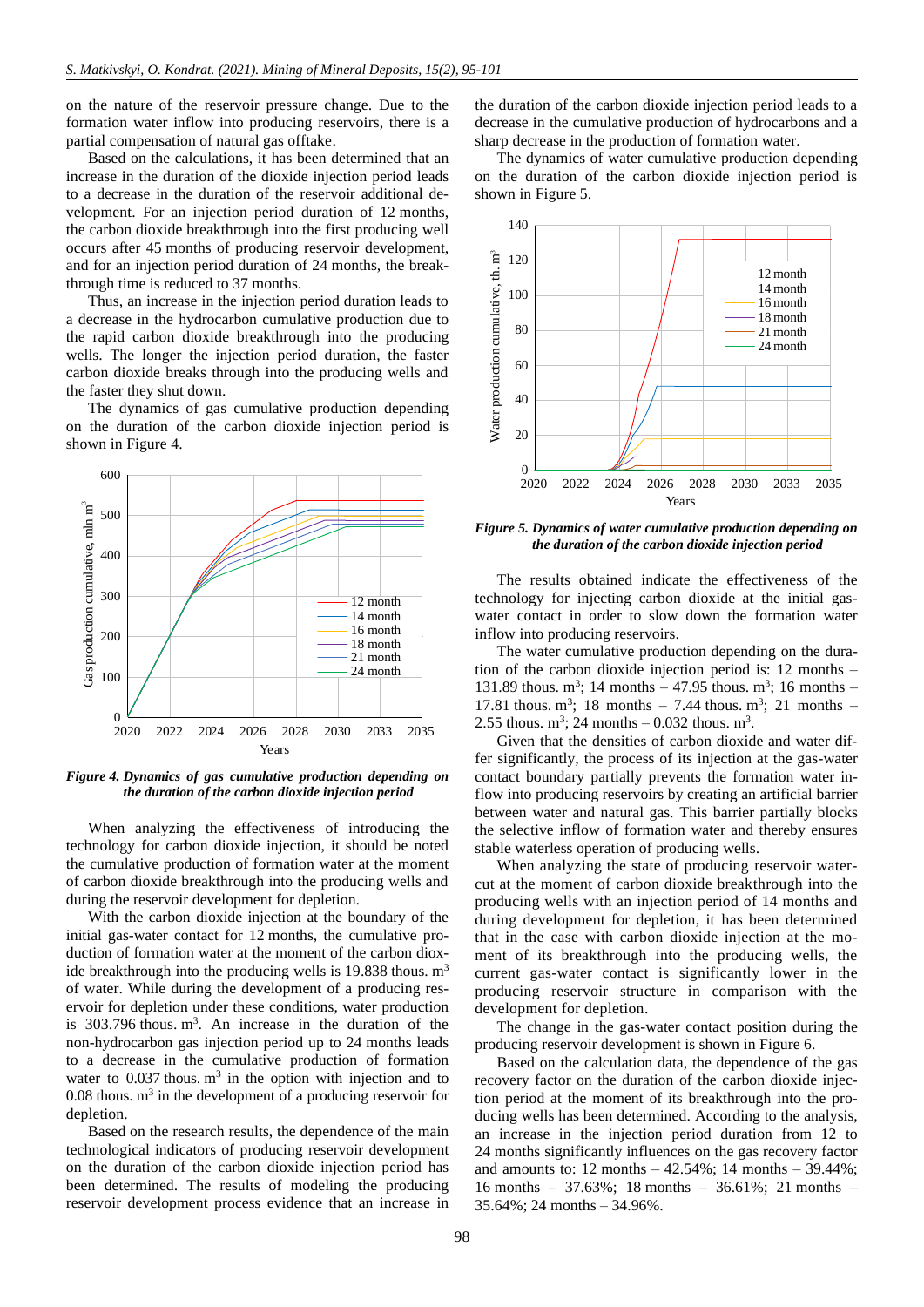

(b)

Water saturation (SWAT)<br>Water saturation





*Figure 6. Position of the gas-water contact before the beginning of development (a), during development for depletion (b) and during the carbon dioxide injection (c) for 14 months at the moment of its breakthrough into the producing well*

The dependences of the gas recovery factor on the duration of the carbon dioxide injection period at the moment of its breakthrough into producing wells and during the reservoir development for depletion are shown in Figure 7.

Based on the results of statistical processing the calculated data, the optimal value of duration of the carbon dioxide injection period into the reservoir, beyond which the gas recovery factor does not change significantly. At the moment of the carbon dioxide breakthrough into the producing well, the optimal value of the period duration of its injection into the reservoir is 16.32 months.

The final gas recovery factor for the given optimal value of injection period duration is 61.98%. When developing a producing reservoir for depletion, the final gas recovery factor is 48.04%

The research results evidence the technological efficiency of carbon dioxide injection into producing reservoirs at the boundary of the gas-water contact in order to slow down the formation water inflow into producing reservoirs and increase the final hydrocarbon recovery factor for the conditions of a particular field.



*Figure 7. Dependences of the gas recovery factor on the duration of the carbon dioxide injection period at the moment of its breakthrough into producing wells and during the reservoir development for depletion*

## **4. Conclusions**

Modeling the hydrocarbon fields development, which are being developed under water drive pressure regime, makes it possible to gain certain experience in the implementation of complex methods for predicting hydrocarbon recovery from such fields. Through the use of numerical modeling, it is possible to determine what exactly needs to be done to stabilize the hydrocarbon recovery under various conditions.

Using Eclipse and Petrel, the main tools of hydrodynamic modeling based on a digital three-dimensional model, the influence of the duration of carbon dioxide injection period at the initial gas-water contact on the final gas recovery factor has been studied.

Based on the modeling results, the optimal value of the duration of carbon dioxide injection period at the initial gas-water contact has been calculated, which is 16.32 months. For the obtained optimal value of the duration of the carbon dioxide injection period, the final gas recovery factor can be 61.98%. When developing a producing reservoir for depletion, the predicted gas recovery factor under such conditions is 48.04%.

The final decision for implementing the carbon dioxide injection technology and optimal technological parameters for the producing and injection wells operation should be made on the basis of a comprehensive technical-andeconomic analysis.

#### **Acknowledgements**

The research results have been obtained without any support in the form of grants or projects. The authors express their gratitude to JSC Ukrgasvydobuvannya for the opportunity to conduct research, the results of which are presented in this paper.

### **References**

- <span id="page-4-0"></span>[1] Boyko, V.S., Kondrat, R.M., & Yaremiychuk, R.S. (1996). *Dovidnyk z naftohazovoi spravy*. Kyiv, Ukraina: Lviv, 620 s.
- <span id="page-4-1"></span>[2] Firoozabadi, A., Olsen, G., & Golf-Racht, V.T. (1987). Residual gas saturation in water-drive gas reservoir. *SPE California Regional Meeting held in Ventura, California*, 319-322[. https://doi.org/10.2118/16355-ms](https://doi.org/10.2118/16355-ms)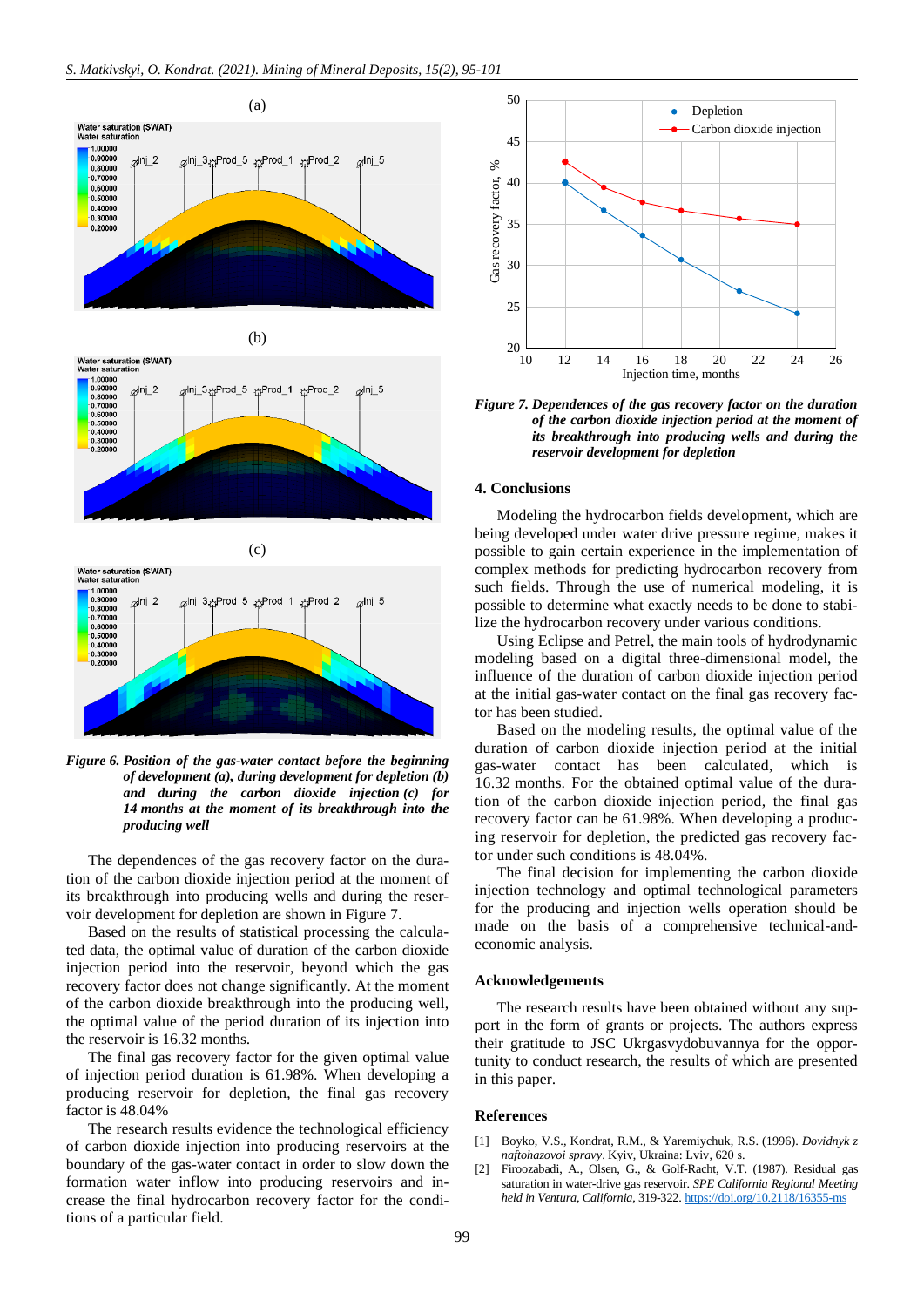- <span id="page-5-0"></span>[3] Matkivskyi, S.V., Kondrat, O.R., & Khaydarova, L.I. (2020). Doslidzhennya vplyvu neznachnoho proyavu vodonapirnoyi systemy na dostovirnistʹ materialʹnoho balansu kolektoriv. *Rozvidka ta Rozrobka Naftovykh i Hazovykh Rodovyshch*, *2*(75), 43-51. [https://doi.org/10.31471/1993-9973-2020-2\(75\)-43-51](https://doi.org/10.31471/1993-9973-2020-2(75)-43-51)
- <span id="page-5-1"></span>[4] Zavaleta, S., Adrian, P.M., & Michel, M. (2018). Estimation of OGIP in a water-drive gas reservoir coupling dynamic material balance and fetkovich aquifer model. *SPE Trinidad and Tobago Section Energy Resources Conference*[. https://doi.org/10.2118/191224-ms](https://doi.org/10.2118/191224-ms)
- <span id="page-5-2"></span>[5] Hower T.L., Bcrgeson I.E., Lewis D.R. and Owens R.W. (1992). Recovery optimization in a multi-reservoir offshore gas field with water influx. *67th Annual Technical Conference and Exhibition of the Society of Petroleum Engineers*, 9-15[. https://doi.org/10.2118/24865-ms](https://doi.org/10.2118/24865-ms)
- [6] Ancell, K.L., & Trousil, P.M. (1990). Remobilization of natural gas trapped by encroaching water'. *65th Annual Technical Conference and Exhibition of Society of Petroleum Engineers held in New Orleans, Louisiana*, 375-381[. https://doi.org/10.2118/20753-ms](https://doi.org/10.2118/20753-ms)
- [7] Matthew, J.D., Hawes, R.I., & Lock, T.P. (1988). Feasibility studies of water flooding gas condensate reservoir. *Journal of Petroleum Technology*, *40*(08), 1049-1056[. https://doi.org/10.2118/15875-pa](https://doi.org/10.2118/15875-pa)
- <span id="page-5-3"></span>[8] Calgle, T.O. (1990). Performance of secondary gas recovery operations: north Alazan H-21 reservoir. *65th Annual Technical Conference and Exhibition of the Society of Petroleum Engineers held in New Orleans, Louisiana*, 508-513[. https://doi.org/10.2118/20771-ms](https://doi.org/10.2118/20771-ms)
- <span id="page-5-4"></span>[9] Rogers, L.A. (1984). Test of secondary gas recovery by coproduction of gas and water from Mt. Selman Field, Texas'. *Unconventional Gas Recovery Symposium*, 331-335[. https://doi.org/10.2118/12865-ms](https://doi.org/10.2118/12865-ms)
- <span id="page-5-5"></span>[10] Arco, D.P., & Bassiouni, Z. (1987). The technical and economic feasibility of enhanced gas recovery in the Eugene Island Field by use of coproduction technique, Louisiana State University. *Journal of Petroleum Technology*, *39*(05),<https://doi.org/10.2118/14361-pa>
- <span id="page-5-6"></span>[11] Zakirov, S., Zakirov, I., & Batanova, M. (2006). *Novye printsipy i tekhnologii razrabotki mestorozhdeniy nefti i gaza*. Moskva-Izhevsk, Rossiya: Institut komp'yuternykh tekhnologiy, 520 s.
- [12] Zakirov, S. (1998). *Razrabotka gazovykh, gazokondensatnykh i neftegazokondensatnykh mestorozhdeniy*. Moskva, Rossiya: Struna, 628 s.
- [13] Zakirov, S. (1980). *Teoriya i proyektirovanie razrabotki gazovykh i gazokondensatnykh mestorozhdeniy*. Moskva, Rossiya: Nedra, 334 s.
- <span id="page-5-7"></span>[14] Zakirov, S. (2000). *Sovershenstvovanie tekhnologii razrabotki mestorozhdeniy nefti i gaza*. Moskva, Rossiya: Graal, 643 s.
- <span id="page-5-8"></span>[15] Rczaee, M., Rostami, B., & Mojarad, M. (2013). Experimental determination of optimized production rate and its upscaling analysis in strong water drive gas reservoirs. *International Petroleum Technology Conference*, 1-11[. https://doi.org/10.2523/IPTC-16938-Abstract](https://doi.org/10.2523/IPTC-16938-Abstract)
- <span id="page-5-9"></span>[16] Ter-Sarkisov, R.M. (2006). Tekhnologiya zakachki azota dlya dobychi zashchemlennogo i nizkonapornogo gaza. *Gazovaya Promyshlennost'*, (4), 24-26.
- [17] Yeske, G.A., & Volik, A.I. (2015). Issledovaniye vliyaniya zakachki vykhlopnykh gazov na koeffitsiyent izvlecheniya kondensata. *Neftegazovoye Delo*, *13*(2), 94-99.
- [18] Sim, S.S.-K., Brunelle, P., Turta, A.T., & Singhal, A.K. (2008). Enhanced gas recovery and CO<sub>2</sub> sequestration by injection of exhaust

## **Дослідження впливу тривалості періоду нагнітання діоксиду вуглецю на коефіцієнт вилучення газу при розробці газоконденсатних родовищ за водонапірного режиму**

#### С. Матківський, О. Кондрат

**Мета.** Дослідження процесу нагнітання діоксиду вуглецю на межі початкового газоводяного контакту з метою сповільнення просування пластової води в продуктивні поклади та підвищення кінцевих коефіцієнтів вуглеводневилучення.

**Методика.** Для оцінки впливу на коефіцієнт газовилучення тривалості періоду нагнітання діоксиду вуглецю на початковому газоводяному контакті виконано дослідження розробки покладу із використанням основних інструментів гідродинамічного моделювання Eclipse та Petrel компанії Schlumberger на прикладі гіпотетичної тривимірної моделі газоконденсатного покладу.

**Результати.** Встановлено залежність основних технологічних показників розробки покладу від тривалості періоду нагнітання діоксиду вуглецю на початковому газоводяному контакті. Визначено, що збільшення тривалості періоду нагнітання невуглеводневого газу призводить до зменшення накопиченого видобутку пластової води. Встановлено, що при нагнітанні діоксиду вуглецю забезпечується створення штучного бар'єру, завдяки якому частково блокується просування пластової води в газонасичені інтервали продуктивного горизонту. Кінцевий коефіцієнт газовилучення при нагнітанні діоксиду вуглецю становить 61.98%, а при розробці покладу на виснаження – 48.04%. Результати проведених досліджень свідчать про технологічну ефективність нагнітання діоксиду вуглецю на межі початкового газоводяного контакту з метою сповільнення просування пластової води в продуктивні поклади та збільшення кінцевого коефіцієнту вуглеводневилучення для умов конкретного покладу.

**Наукова новизна.** Визначено оптимальне значення тривалості періоду нагнітання діоксиду вуглецю на початковому газоводяному контакті, що становить 16.32 місяці на основі статистичної обробки розрахункових даних для умов конкретного покладу.

**Практична значимість.** Використання результатів проведених досліджень дозволяє вдосконалити існуючі технології розробки продуктивних покладів при водонапірному режимі та підвищити кінцевий коефіцієнт вуглеводневилучення.

*Ключові слова: 3D модель, родовище вуглеводнів, газоконденсатний поклад, водонапірний режим, нагнітання діоксиду вуглецю*

gases from combustion of bitumen. *SPE Symposium on Improved Oil Recovery*[. https://doi.org/10.2118/113468-ms](https://doi.org/10.2118/113468-ms)

- [19] Sim, S.S.K., Turta, A.T., Singhal, A.K., & Hawkins, B.F. (2008). Enhanced gas recovery: factors affecting gas-gas displacement efficiency. *Canadian International Petroleum Conference*. <https://doi.org/10.2118/2008-145>
- <span id="page-5-10"></span>[20] Matkivskyi, S.V., & Kondrat, O.R. (2020). Doslidzhennia efektyvnosti nahnitannia riznoho rodu nevuhlevodnevykh haziv na mezhi pochatkovoho hazovodianoho kontaktu. *Abstracts of VII International Scientific and Practical Conference*, 22-24 <https://doi.org/10.46299/ISG.2020.II.VII>
- <span id="page-5-11"></span>[21] Kondrat, O., & Matkivskyi, S. (2020). Research of the influence of the pattern arrangement of injection wells on the gas recovery factor when injecting carbon dioxide into reservoir. *Technology and System of Power Supply*, *5/1*(55), 12-17. [https://doi.org/10.15587/2706-](https://doi.org/10.15587/2706-5448.2020.215074) [5448.2020.215074](https://doi.org/10.15587/2706-5448.2020.215074)
- [22] Jikich, S.A., Smith, D.H., Sams, W.N., & Bromhal, G.S. (2003). Enhanced gas recovery (EGR) with carbon dioxide sequestration: A simulation study of effects of injection strategy and operational parameters. *SPE Eastern Regional Meeting*[. https://doi.org/10.2118/84813-ms](https://doi.org/10.2118/84813-ms)
- <span id="page-5-12"></span>[23] Mamora, D.D., & Seo, J.G. (2002). Enhanced gas recovery by carbon dioxide sequestration in depleted gas reservoirs. *SPE Technical Conference and Exhibition*, 1-9[. https://doi.org/10.2118/77347-ms](https://doi.org/10.2118/77347-ms)
- <span id="page-5-13"></span>[24] Oldenburg, C.M., Law, D.H., Gallo, Y.L., & White, S.P. (2003). Mixing of  $CO<sub>2</sub>$  and  $CH<sub>4</sub>$  in gas reservoirs: Code comparison studies. *Greenhouse Gas Control Technologies – 6 th International Conference*, 443-448. <https://doi.org/10.1016/b978-008044276-1/50071-4>
- [25] Turta, A.T., Sim, S.S.K., Singhai, A.K., & Hawkins, B.F. (2008). Basic investigations on enhanced recovery by gas – gas displacement. *Journal of Canada Petroleum Technology*, *47*(10), 1-6. <https://doi.org/10.2118/08-10-39>
- <span id="page-5-14"></span>[26] Matkivskyi, S., Kondrat, O., & Burachok, O. (2020). Investigation of the influence of the carbon dioxide  $(CO_2)$  injection rate on the activity of the water pressure system during gas condensate fields development. *Global Trends, Challenges and Horizons*, 1-10. <https://doi.org/10.1051/e3sconf/202123001011>
- <span id="page-5-15"></span>[27] Al-Hashami, A., Ren, S.R., & Tohidi, B. (2005).  $CO<sub>2</sub>$  injection for enhanced gas recovery and geo-storage reservoir simulation and economics. *SPE Europec/EAGE Annual Conference and Exhibition*, 1-7. <https://doi.org/10.2118/94129-ms>
- <span id="page-5-16"></span>[28] Akindele, F., & Tiab, D. (1982). Enhanced gas recovery from waterdrive reservoirs – methods and economics. *57th Annual Fall Technical Conference and Exhibition of Society of Petroleum Engineers*, 1-6. <https://doi.org/10.2118/11104-ms>
- <span id="page-5-17"></span>[29] Burachok, O.V., Pershyn, D.V., Matkivskyi, S.V., Bikman, Ye.S., & Kondrat, O.R. (2020). Osoblyvosti vidtvorennia rivniannia stanu hazokondensatnykh sumishei za umovy obmezhenoi vkhidnoi informatsii. *Rozvidka ta Rozrobka Naftovykh i Hazovykh Rodovyshch*, *1*(74), 82-88. [https://doi.org/10.31471/1993-9973-2020-1\(74\)-82-88](https://doi.org/10.31471/1993-9973-2020-1(74)-82-88)
- <span id="page-5-18"></span>[30] Burachok, O.V., Pershyn, D.V., Matkivskyi, S.V., & Kondrat, O.R. (2020). Doslidzhennia mezhi zastosuvannia PVT-modeli "chornoi nafty" dlia modeliuvannia hazokondensatnykh pokladiv. *Mineral'ni Resursy Ukrayiny*, (2), 43-48[. https://doi.org/10.31996/mru.2020.2.43-48](https://doi.org/10.31996/mru.2020.2.43-48)